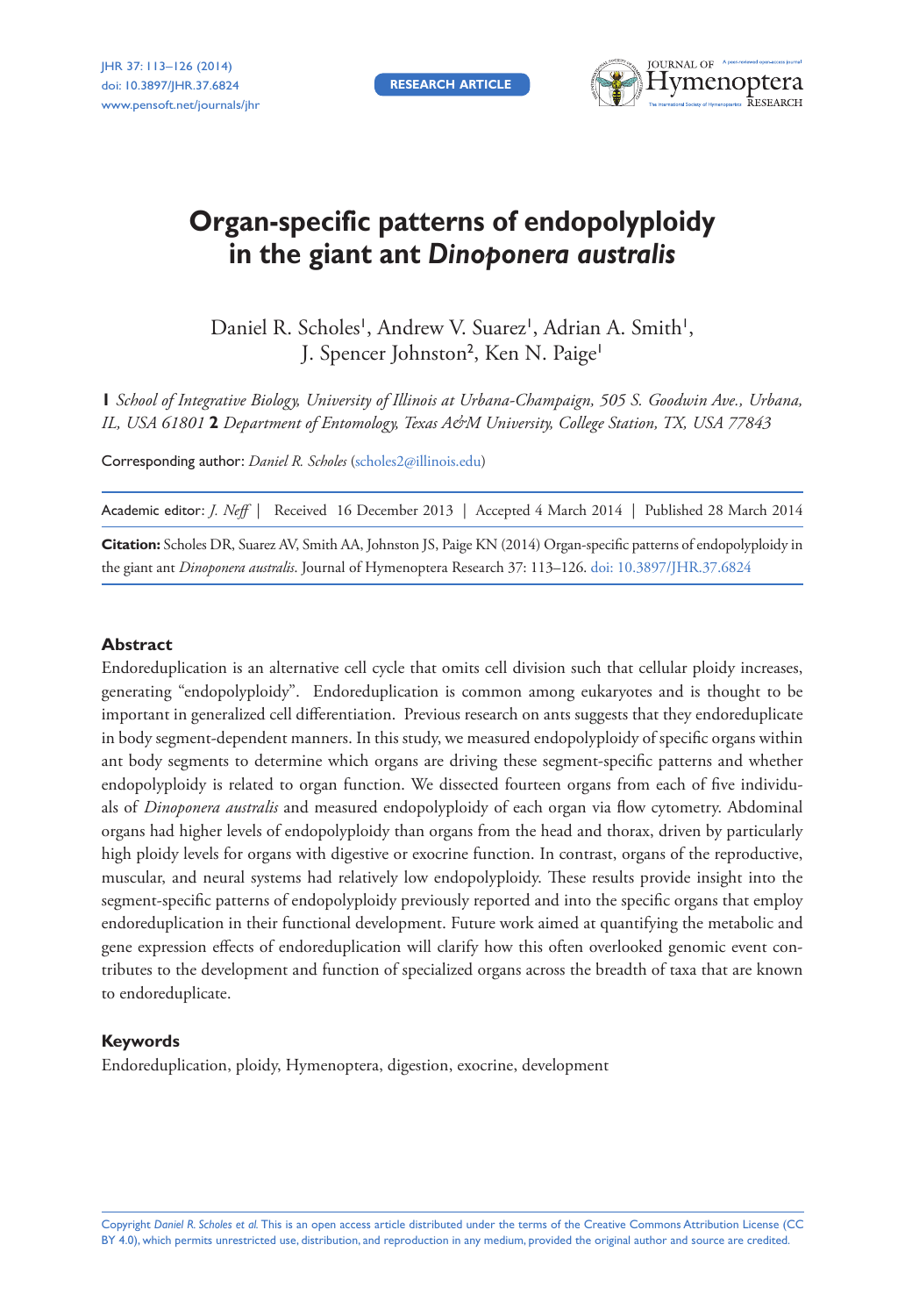## **Introduction**

Endoreduplication is the replication of the nuclear genome without cell division such that cellular ploidy increases with each round of replication, generating endopolyploidy. This process can proceed independently among cells and create a mosaic of ploidy levels within an organism (Nagl 1976, 1978, Barlow 1978, Lee et al. 2009). Endopolyploidy has been found in a variety of animals, including many insect orders (Nagl 1976, White 1977, Johnston et al. 2004, Aron et al. 2005). In insects, the occurrence of endopolyploidy is tissue-dependent and is perhaps best characterized in *Drosophila melanogaster*, where ploidy levels as high as 1024C are found among the polytene chromosomes of the salivary glands and follicle cells, with lower levels of endopolyploidy occurring throughout the organism (Balbiani 1881, Mulligan and Rasch 1985, Lilly and Duronio 2005, Johnston et al. 2013). The highest level of endopolyploidy observed so far is in the insect *Bombyx mori*, whose silk-producing glands are reported to exceed one million-ploid as a result of intensive artificial selection (Perdix-Gillot 1979).

Given the wide range of taxa and cell types that endoreduplicate, endopolyploidy is presumed to have beneficial effects on the basic properties of the cell (Nagl 1976, 1978, Lee et al. 2009). These "nucleotypic effects" (Bennett 1972, 1982) are in part due to the bulk nuclear DNA content that influences cell size, the rate of cell division, and water and nutrient transport efficiency (Nagl 1976, 1982, Barlow 1978, Lee et al. 2009). Other hypothesized benefits of high DNA content, and in particular endopolyploidy, include increased cellular metabolism and gene expression owing to the increase in available gene templates for transcription (Nagl 1976, 1978, Galitski et al. 1999, Osborn et al. 2003). Collectively, the effects of endopolyploidy can influence the development and functioning of highly specialized tissues (Lee et al. 2009) and may occur in response to physiological stress (e.g. Britton and Edgar 1998, Engelen-Eigles et al. 2001, Fusconi et al. 2006, Jimenez et al. 2010, Scholes and Paige 2011).

The order Hymenoptera has a long history for studies on intra-individual variation in ploidy (Merriam and Ris 1954, Mittwoch et al. 1966, Rasch et al. 1975). Recently, Aron et al. (2005) demonstrated that haploid males in many hymenoptera generate endopolyploidy such that they are functionally diploid, with the proportion of diploid cells in thoracic, mandibular, and fore-, mid-, and hindleg muscles comparable between males and females of the bumble bee *Bombus terrestris*. Scholes et al. (2013) surveyed endopolyploidy within and between castes of four polymorphic ant species and found that endopolyploidy varied between workers of different body sizes. Additionally, when body segments were examined separately, ploidy levels of the abdomen were significantly greater than those of the head and thorax, which had comparable ploidy levels. Given the presumed roles of endopolyploidy in cell differentiation, we propose that ploidy levels may be greatest in the abdomen to aid in the development, functioning, and metabolism of the specialized tissues therein.

What is now needed is a fine-scale survey of endopolyploidy to document the degree to which ploidy varies within the body segments, and to determine how ploidy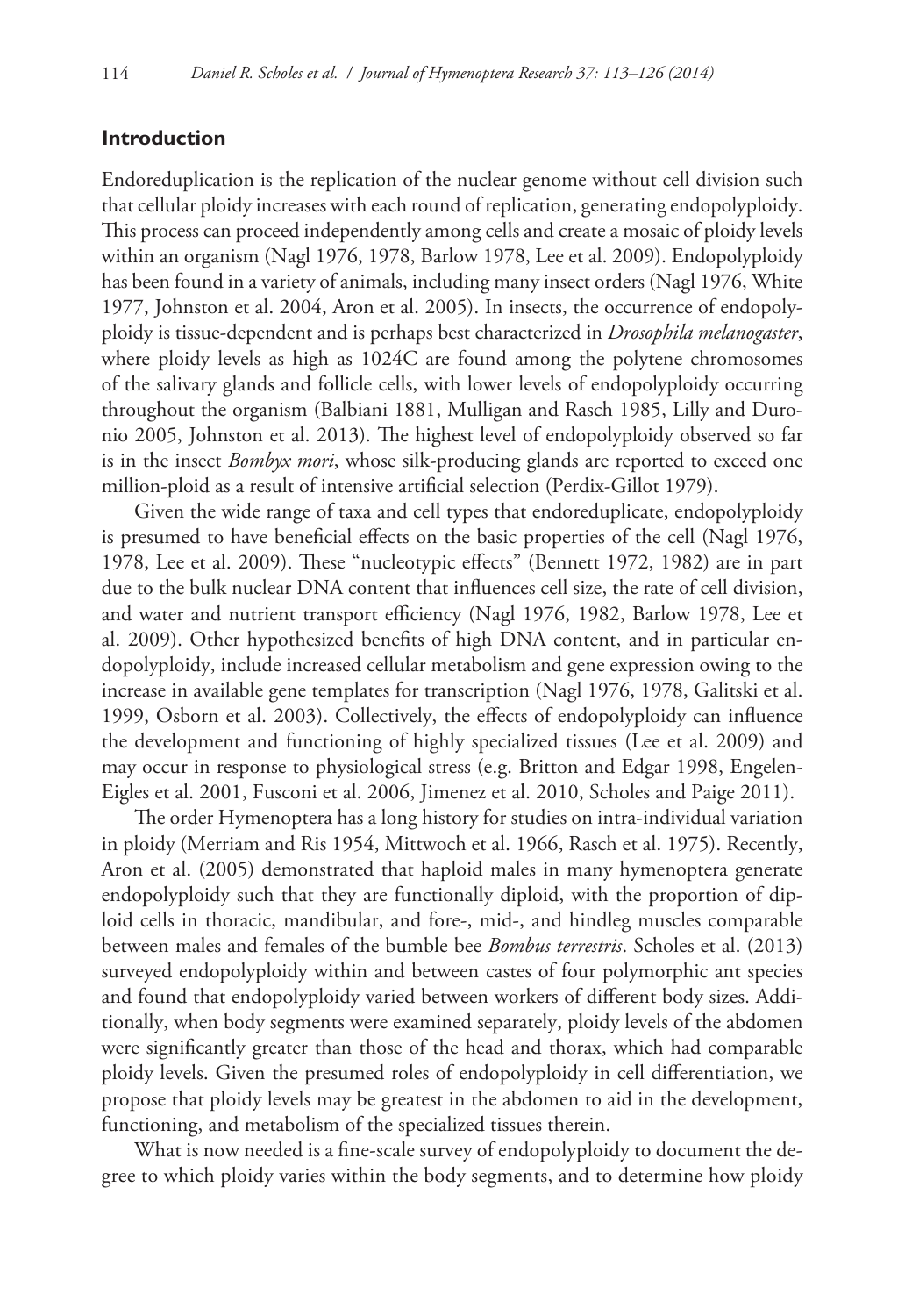may be differentially affecting organ development, specialization, and function. In this study, we surveyed endopolyploidy of a variety of organs within individuals of the ant *Dinoponera australis* (Hymenoptera: Formicidae: Ponerinae). *D*. *australis* is a large (mean 105 mg dry mass and > 2 cm in length), queenless ant that occurs in northern Argentina, Paraguay, and southern Brazil (Paiva and Brandão 1995). Colonies are relatively small with a range of 18 to 86 females (Paiva and Brandão 1995). As with other members of the genus, all females are born physiologically capable of reproducing; however, a single dominant "gamergate" is responsible for egg-laying (Monnin and Peeters 1999, Monnin et al. 2003). *D*. *australis* has a relatively large genome among ants (554.7 Mb / 1C; Tsutsui et al. 2008) that is composed of numerous small chromosomes (57 chromosomes / 1C; Santos et al. 2012). Given its large genome size, endopolyploidy will conceivably have a major effect in this species. We chose *D*. *australis* for this research to determine whether the patterns of segment-specific endopolyploidy previously reported in numerous ant species (Scholes et al. 2013) are also evident in this unusual ant. Its large size additionally allowed for the extraction of organs from individual ants that were of adequate mass to estimate organ-specific ploidy.

Initial characterization of the patterns of endopolyploidy among *D*. *australis* body segments made it possible to determine which specific organs were underlying the segment-specific patterns observed. Given the assumption that endopolyploidy is related to cellular differentiation and function (Nagl 1978, Cavalier-Smith 1985, Gregory and Hebert 1999), we additionally tested whether levels of endopolyploidy correlate with organ function to infer whether organs of similar general function also have comparable levels of endopolyploidy regardless of the segment within which they reside. This information provides important insights into organ development, specialization, and function, with potential further implications into the basis for behavior and sociality given a better understanding of insect physiology.

## **Methods**

#### **Organism collection and dissection**

We excavated a single colony in August 2011 from Iguazú National Park, Misiones Province, in northeastern Argentina. The colony was maintained in an insectary at the University of Illinois on a diet of sugar water and crickets. Individuals were a minimum of two years old at the time of analysis. We used carbon dioxide from sublimating dry ice to incapacitate five non-reproducing females prior to dissection. For each individual, we dissected as many organs as possible from each of the head, thorax, and abdominal segments. Dissected organs were placed in a 0.2 ml centrifuge tube on ice until preparation for cytometric analysis. A complete list of organs sampled is provided in Table 1.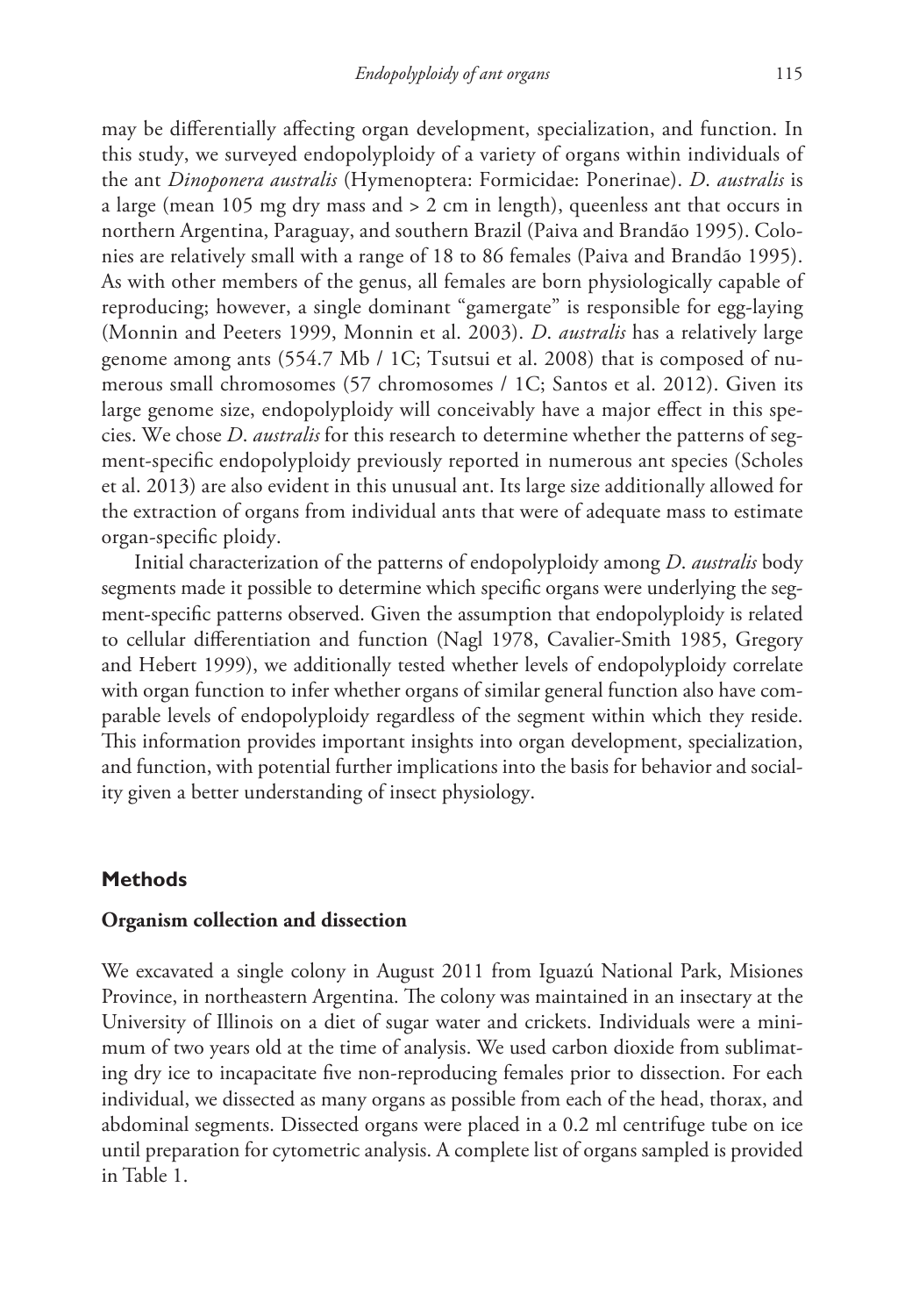**Table 1.** Organs analyzed for nuclear DNA content by flow cytometry. Identity of the 14 organs analyzed, their abbreviations (Abbrev), the segment within which they reside, their demonstrated functions, and the number of nuclei analyzed for each organ (mean ± SE). Symbols designate reference (Ref) or general functional system (Function).

| Segment | Organ                         | Abbrev     | <b>Function</b>                   | # Nuclei        | Ref           |
|---------|-------------------------------|------------|-----------------------------------|-----------------|---------------|
| Head    | Brain                         | <b>BRN</b> | Sensory processing (††)           | $8861 \pm 1589$ | ÷             |
|         | Mandibular gland              | <b>MDG</b> | Pheromone production (##)         | $287 \pm 99$    | $\ddagger$    |
|         | Mandibular muscle             | <b>MDM</b> | Mandibular movement (§§)          | $517 \pm 141$   | S             |
| Thorax  | Foreleg muscle                | <b>FLG</b> | Locomotion (\\iness)              | $221 \pm 83$    | S             |
|         | Thoracic muscle               | <b>THM</b> | Locomotion (§§)                   | $1165 \pm 435$  | $\varsigma$   |
| Abdomen | Abdominal segmental<br>muscle | ABM        | Articulation of abdomen (§§)      | $763 \pm 272$   | $\varsigma$   |
|         | Dufour's gland                | <b>DUF</b> | Pheromone production (##)         | $384 \pm 68$    |               |
|         | Fat body                      | <b>FAT</b> | Nutrient metabolism, storage (  ) | $704 \pm 202$   | ◀             |
|         | Foregut (crop)                | <b>FOR</b> | Ingestion & storage $(  )$        | $1357 \pm 618$  | $\varsigma$   |
|         | Hindgut                       | <b>HIN</b> | Absorption & excretion (  )       | $1656 \pm 313$  | S             |
|         | Midgut                        | <b>MID</b> | Digestion & absorption (  )       | $2582 \pm 916$  | $\varsigma$   |
|         | Malpighian tubules            | <b>MPG</b> | Excretion, osmoregulation (  )    | $435 \pm 254$   | $\mathcal{S}$ |
|         | Ovaries                       | <b>OVA</b> | Egg production $( \P \P )$        | $4305 \pm 2057$ | S             |
|         | Poison gland                  | POI        | Venom production (##)             | $290 \pm 92$    | #             |

† Gronenberg et al. 2008; ‡ Oldham et al. 1994; § Klowden 2007; | Monnin et al. 2002;

¶ Gullan and Cranston 2005; # Johnson et al. 2010

†† Neural; ‡‡ exocrine; §§ muscular; || digestive; ¶¶ reproduction

#### **Cytometric analysis**

Flow cytometry methods were modified from those described by Johnston et al. (2004). Each isolated organ was placed into one milliliter of Galbraith buffer (sodium citrate, 3-morpholinopropane-1-sulfonic acid, magnesium chloride, Triton X-100; Galbraith et al. 1983) in a 2 ml Kontes Dounce. Nuclei were released by grinding with ten very gentle strokes with an A pestle. The released nuclei in the buffer were filtered through a 40 μm nylon mesh, brought to a 1 ml total volume with additional buffer, and stained with 25 μl of propidium iodide (0.25 mg PI / ml). After at least 30 minutes of staining in the dark at 4°C, the number of stained nuclei at each ploidy level was scored on the basis of relative fluorescence using a Partec (Münster, Germany) Cyflow cytometer. Care was taken to set the 2C fluorescence peak at channel 25 so that a total of 6 ploidy levels could be scored. Gates set on scatter and peak/area were set up for doublet discrimination and identification of broken nuclei or nuclei with cytoplasmic tags. The total number of counted gated and ungated nuclei at each ploidy level in each organ was based on the analysis of approximately half (0.5 ml) of each prepared sample. The "cycle value" for each sample was then calculated by the equation:

$$
Cycle\ value = (n_{2C} \cdot 0 + n_{4C} \cdot 1 + n_{8C} \cdot 2 + n_{16C} \cdot 3 + n_{32C} \cdot 4 + n_{64C} \cdot 5)
$$
  
\n
$$
/(n_{2C} + n_{4C} + n_{8C} + n_{16C} + n_{32C} + n_{64C})
$$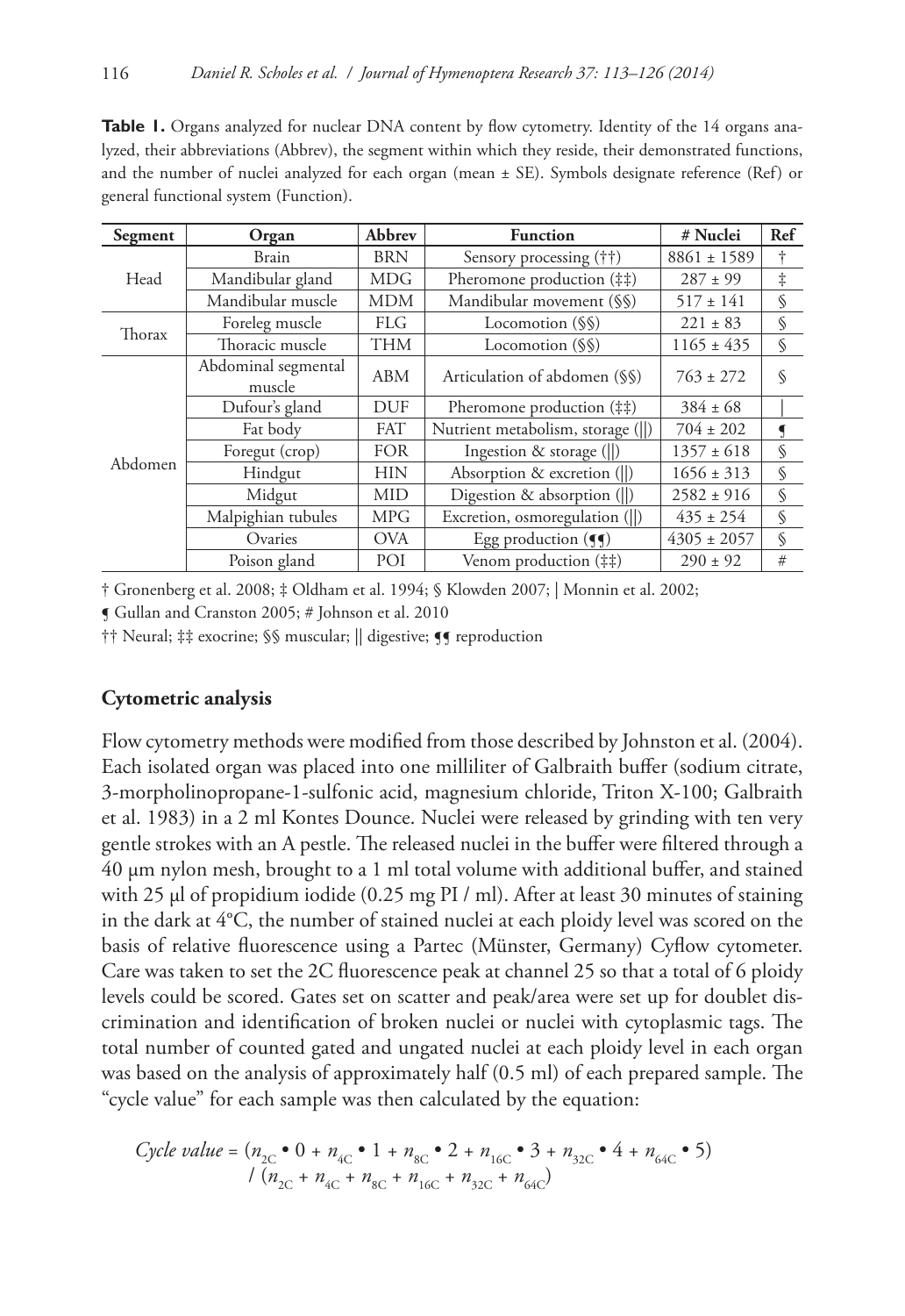as the sum of the number of nuclei at each ploidy level multiplied by the number of endocycles required to achieve that ploidy level, divided by the total number of nuclei measured. The cycle value is interpreted as the average number of endocycles undergone per nucleus in the sample, and is thus directly proportional to endopolyploidy (Barow and Meister 2003).

## **Statistical analysis**

Statistical analyses were conducted as mixed models with SAS PROC MIXED (v.9.2, Cary, North Carolina, USA). To assess whether organs differed from each other across the measured ploidy levels, the proportion of nuclei at each ploidy level was compared among organs by ANOVA with individual as a random effect with five levels (individuals 1–5), ploidy level as a fixed effect with six levels (2C, 4C, 8C, 16C, 32C, 64C), and organ as a fixed effect with fourteen levels (14 organs; see Table 1). Body segments were similarly compared but with body segment as a fixed effect with three levels (head, thorax, abdomen). Additionally, to determine whether differences among body segments were due to differences in the proportion of endopolyploid cells, the proportions of endopolyploid (4C–64C) nuclei were compared among body segments via ANOVA with post-hoc linear contrasts. All proportions were arc-sin square-root transformed prior to statistical analysis to satisfy the assumption of  $\text{NID}(0, \sigma^2)$ .

To determine if endoreduplication differed among organs, the composite measure of endoreduplication, the cycle value, was compared among organs by ANOVA with individual as a random effect with five levels (individuals 1–5) and organ as a fixed effect with fourteen levels (14 organs; see Table 1). Comparing endopolyploidy via cycle values rather than across six ploidy levels individually is useful here due to the number of organs compared. Cycle values of body segments were compared similarly with body segment as a fixed effect with three levels (head, thorax, abdomen). For both the organ and body segment models, differences among organs/body segments were determined by Tukey's Studentized range test (i.e. Tukey's Honest Significant Difference) to correct for multiple comparisons (Tukey 1953) with SAS PROC MIXED. The effect of the individual on cycle values was tested via the Random-Effects Analysis in PROC GLM.

To determine whether the level of endopolyploidy is correlated with organ function, cycle values were compared via ANOVA with individual as a random effect with five levels (individuals 1–5) and functional system as a fixed effect with five levels (digestive, exocrine, reproduction, muscular, neural; see Table 1 for a list of organs comprising each system). Differences among functional systems in their cycle values were determined by Tukey's Studentized range test to correct for multiple comparisons (Tukey 1953) with SAS PROC MIXED.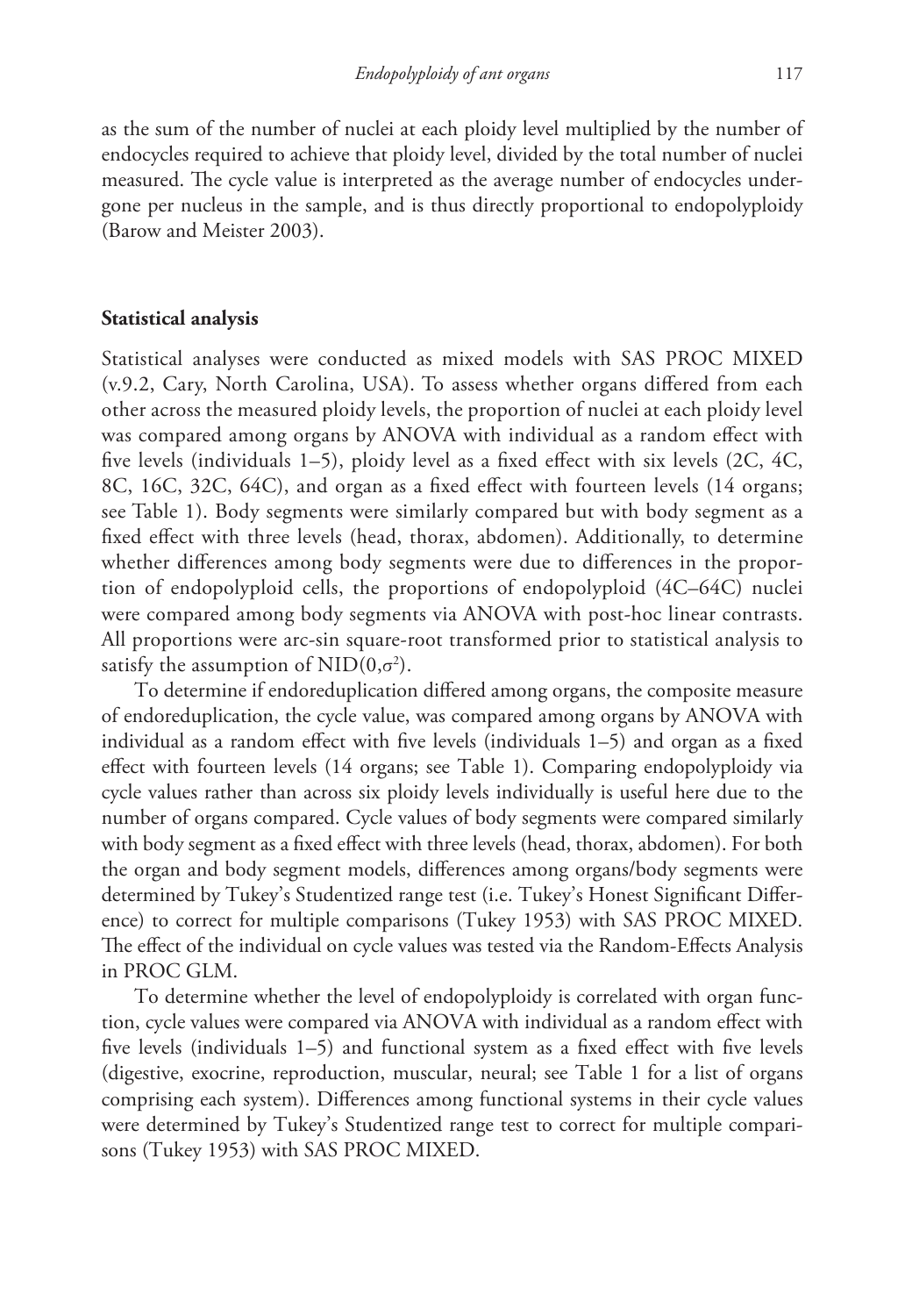## **Results**

# **Proportion of nuclei of ploidy levels among organs and body segments**

We quantified nuclei via flow cytometry at ploidy levels doubling from 2C to 64C in 14 organs, though not all organs were composed of all six ploidy levels scored (Figure 1). A comparison of gated and ungated counts showed that careful preparation produced less than 2% of counts of doublets and broken or cytoplasmic tagged nuclei (data not shown). Total, ungated counts are therefore reported at each of the ploidy levels. Overall, organs vary significantly in the proportions of nuclei among the ploidy levels  $(F(70,320) = 7.13, p < 0.0001$ ; Figure 1). When assessed across all organs from each body segment, the head, thorax, and abdomen differ in their proportions of nuclei among ploidy levels  $(F(10,392) = 10.33, p < 0.0001)$ , due primarily to the abdomen having more nuclei at endopolyploid levels (4C, 8C, 16C, 32C, and 64C) than the head and thorax (abdomen vs. head  $4C-64C$ :  $t(62) = 4.4$ , *p* < 0.0001; abdomen vs. thorax 4C–64C: *t*(62) = 5.2, *p* < 0.0001; Figure 2). The head and thorax do not differ in their proportion of endopolyploid nuclei  $(t(62) =$ 1.24,  $p = 0.2198$ ; Figure 2).



Figure 1. Distribution of ploidy among organs. Percentage of nuclei at each of the ploidy levels observed (2C–64C) within each organ analyzed. Organs are presented by body segment in descending order of cycle value.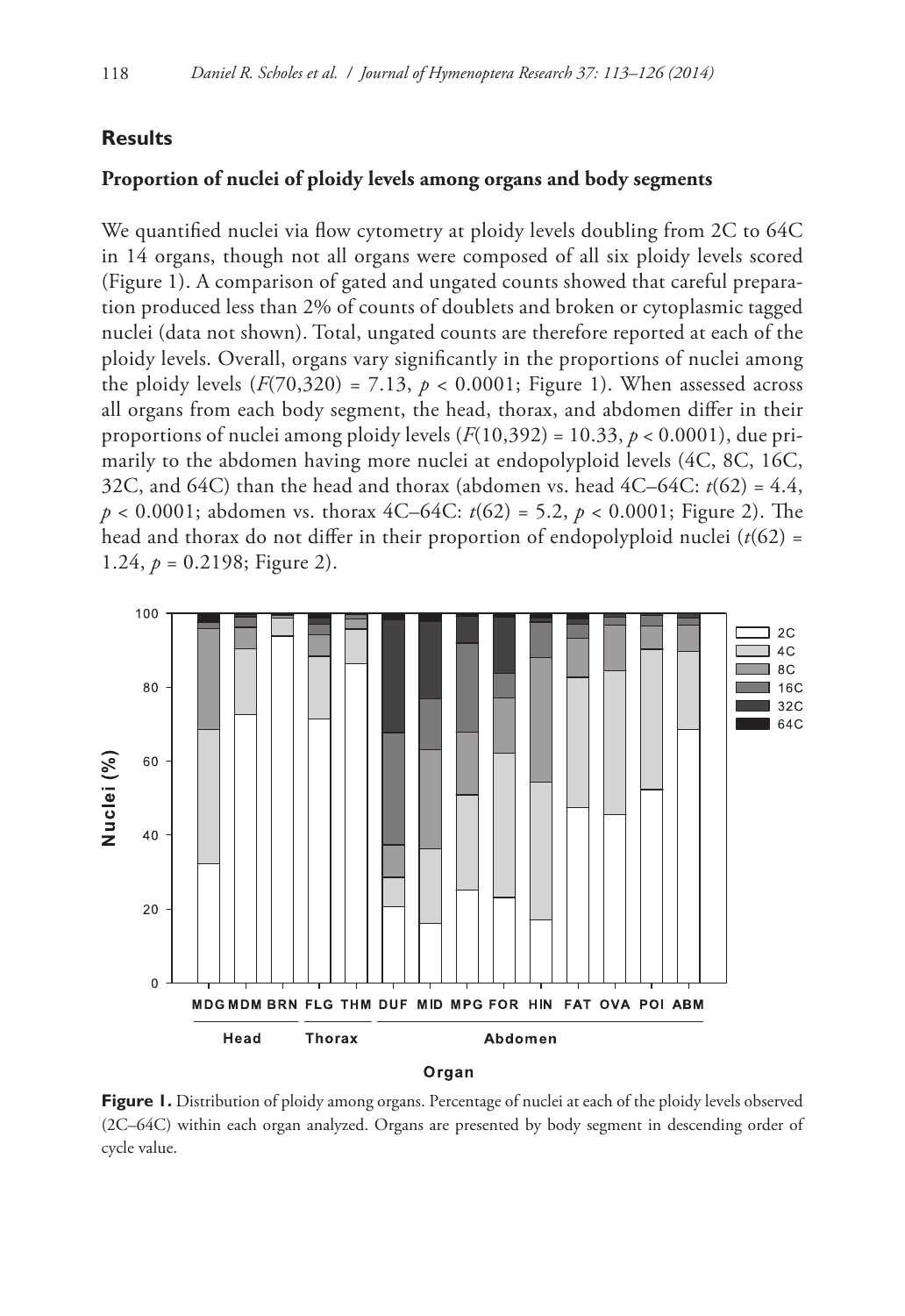

**Figure 2.** Differences in endopolyploidy among body segments. Percentage of endopolyploid (4C, 8C, 16C, 32C, and 64C) nuclei for each body segment. Shown are means ± standard error across 5 individuals. Letters indicate significant ( $\alpha = 0.05$ ) differences among body segments. Significance was determined by analysis of arc-sine square-root transformed proportions.

#### **Endopolyploidy among organs and body segments**

Organs differ overall in their cycle values  $(F(13,51) = 9.57, p < 0.0001)$ , covering a nearly 31-fold range in ploidy (brain: 0.08, Dufour's gland: 2.47; Figure 3). Overall, these organs comprise two main statistical groups: the Dufour's gland, midgut, Malpighian tubules, foregut, hindgut, and the mandibular gland have the highest cycle values (group A) while the fat body, ovary, poison gland, foreleg muscle, abdominal muscle, mandibular muscle, thoracic muscle, and brain have the lowest cycle values (group D), although there is some overlap in the statistical groupings for organs of intermediate cycle values (Figure 3). There is no significant relationship between the numbers of nuclei counted and the cycle values among organs ( $F(1,67) = 2.03$ ,  $p =$ 0.159; Table 1), so differences among organs in their cycle values are not likely due to differences in cell number (i.e. organ size) or technical artifact. We additionally note no significant individual effect on cycle values  $(F(4,64) = 0.78, p = 0.5453)$ , indicating that differences in cycle values are not dependent on the individual from which they were measured. When organs are considered in relation to their body segments, the abdomen has the highest cycle values (abdomen vs. head: *t*(62) = 2.88, *p* < 0.05; abdomen vs. thorax:  $t(62) = 3.49$ ,  $p < 0.01$ ), with no difference between cycle values of the head and thorax  $(t(62) = 0.88, p = 0.6532)$ .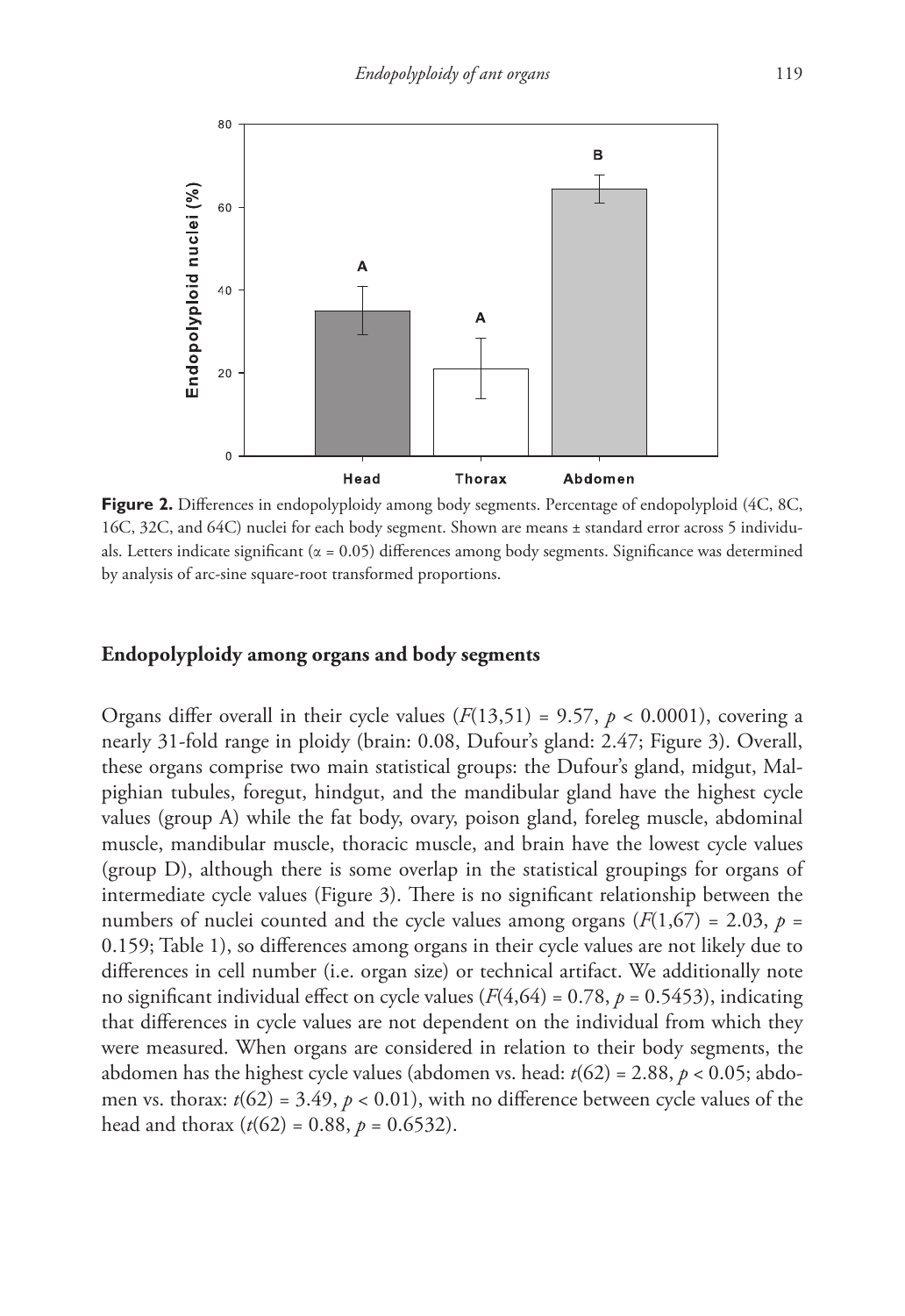

Figure 3. Cycle values for each organ analyzed within each body segment. Shown are means ± standard error across 5 replicates of each organ within each body segment. Organs are presented in descending order of mean cycle value. Bars labeled with letters denote statistical groups determined by Tukey's Studentized range test (significance tested at  $\alpha_{\text{family}} = 0.05$ ).

## **Endopolyploidy of organs by function**

Upon relating organs to their functional groups (Table 1), endopolyploidy, measured by cycle value, differs among major functional systems  $(F(4,60) = 11.83, p < 0.0001)$ . Specifically, systems comprise two main statistical groups—the digestive and exocrine systems have the highest cycle values (group A), while the muscular and neural systems have the lowest cycle values (group B; Figure 4). The reproductive system has an intermediate cycle value and is shared among statistical groups (group AB). Further, while the fat body is typically considered to be part of the digestive system, it is not directly part of the ingestion/excretion pathway (i.e. the gut). Upon exclusion of the fat body from the gut (i.e. the foregut, midgut, hindgut, and Malpighian tubules), the average cycle value of the digestive system increases from a value of 1.51 with the fat body to 1.70. This exclusion changes the significance groups such that the digestive system has the highest cycle value (group A), the muscular and neural systems have the lowest (group C), and the exocrine and reproductive systems have intermediate cycle values (groups AB and BC, respectively).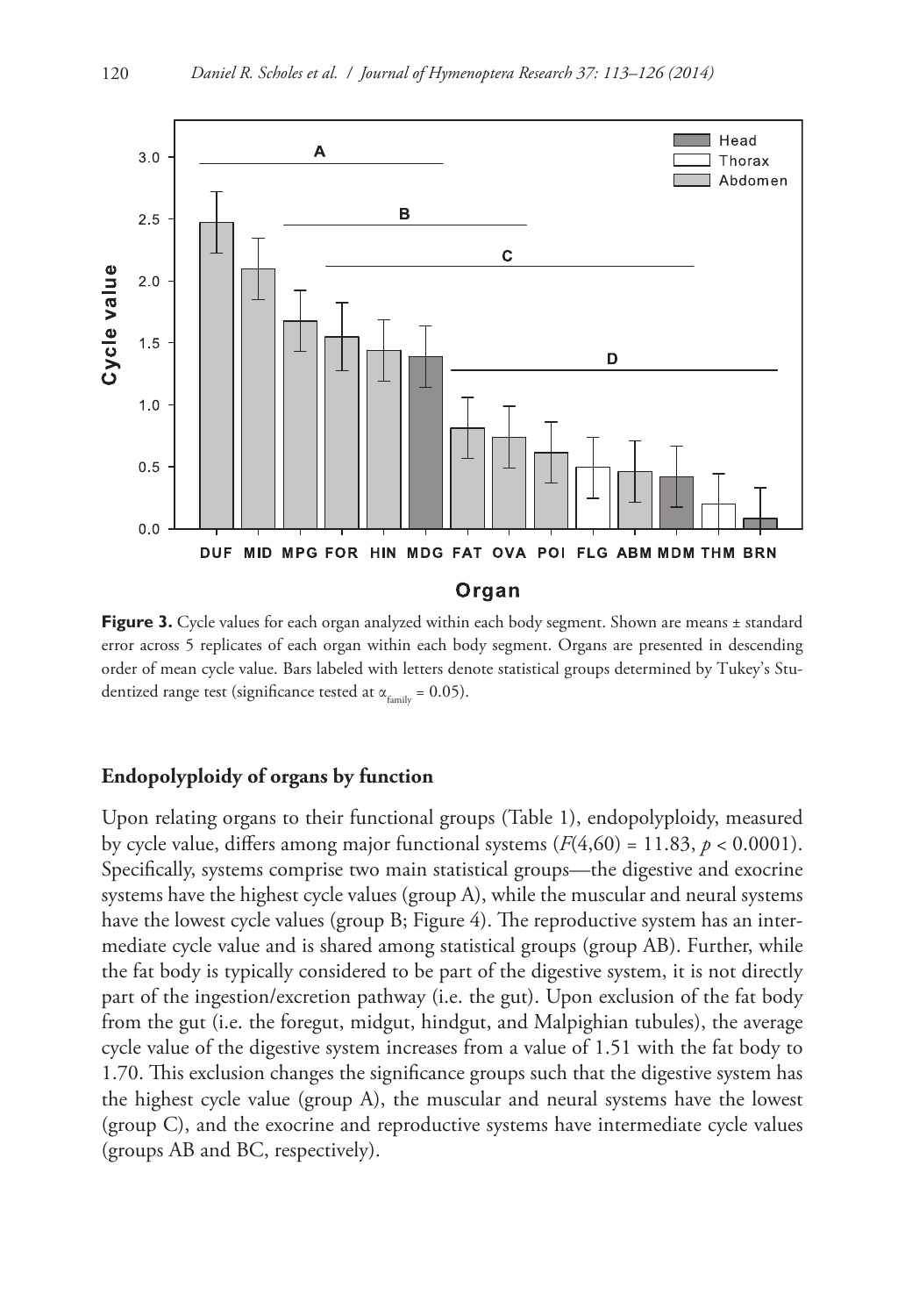

**Figure 4.** Endopolyploidy of organs by functional system. Cycle value of organs within each functional system (abbreviations "Digest.": digestive; "Reprod.": reproductive). Shown are means ± standard error across 5 replicates of each organ within each system. Systems are presented in descending order of mean cycle value. Bars labeled with letters denote statistical groups determined by Tukey's Studentized range test (significance tested at  $\alpha_{f_{\text{trivial}}} = 0.05$ ). Numbers above each bar indicate the number of organs that comprise each respective system.

# **Discussion**

Previous studies have documented instances of insect endopolyploidy in a qualitative (White 1977 and references therein) or semi-quantitative (e.g. Johnston et al. 2004, Aron et al. 2005, Scholes et al. 2013) manner. Here, we show that flow cytometry can be utilized to provide a fully quantitative comparison of endopolyploidy within and among organs. Using this technique, we are able to quantify for the first time the extent to which endopolyploidy varies within an insect, with a wide range of ploidy levels detected across the 14 organs examined in the ant *Dinoponera australis*. Specifically, organs from the abdomen collectively had greater endopolyploidy than those of either the head or the thorax. Ploidy levels were highest in organs of the digestive and exocrine systems, and especially of the gut, suggesting that endoreduplication may be particularly important in development and/or organ function in these systems. This information provides the basis from which questions regarding the role of endopolyploidy in insect development, behavior, physiology, body size, caste differentiation, etc. may be addressed.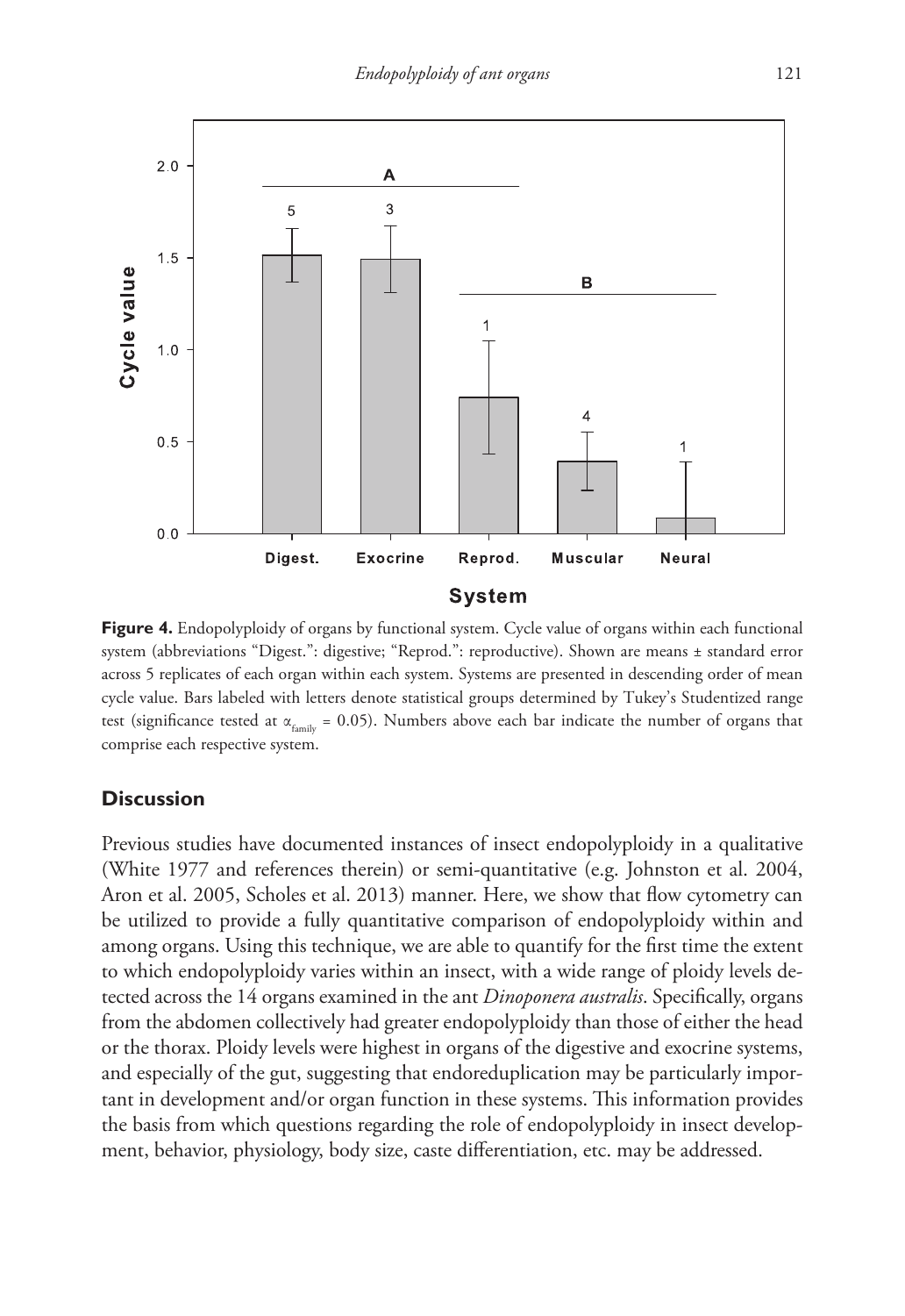Our results for this unusual ant support the body segment-specific differences previously reported for four other ant species (Scholes et al. 2013). Specifically, Scholes et al. (2013) determined that regardless of species, caste, or worker body size, the abdomen had consistently greater endopolyploidy than the head and thorax, which had lower, comparable levels. However, our tissue-specific analyses revealed substantial variation in endopolyploidy among organs within body segments. The importance of endoreduplication in segment function and development may therefore be misrepresented if not assessed with regard to specific organs or tissues. For example, the abdomen has high endopolyploidy overall, yet is composed of a variety of organs with relatively high or low endopolyploidy.

Patterns in segment-specific cycle values appear to be driven strongly by organ function. For example, the abdominal organs of the digestive system (and particularly the gut) and the Dufour's gland of the exocrine system have high endopolyploidy. The mandibular gland of the exocrine system also has high endopolyploidy, yet it resides within the head, where the organs otherwise analyzed have very low endopolyploidy and serve other functions. Given endoreduplication's presumed roles in cellular development (Nagl 1976, Lee et al. 2009), endopolyploidy may therefore be particularly beneficial for cells of digestive and exocrine function by increasing metabolic potential and gene expression through increased genome copy number, and/or by increasing cell volume for the production and storage of metabolites (Nagl 1976, 1978, Lee et al. 2009). While ploidy has not yet been related to measures of digestive demands or the production or storage of chemicals within these organs, the extremely high ploidy of the *Bombyx mori* silk gland (Perdix-Gillot 1979), as well as of the *Drosophila melanogaster* nurse cells and salivary gland (Balbiani 1881, Mulligan and Rasch 1985), suggests that endoreduplication can be an effective mechanism to support high cell metabolism and specialized function.

The muscular tissues sampled (mandibular, foreleg, thoracic, abdominal) have comparably low levels of endopolyploidy regardless of their body segment (head, thorax, abdomen), likely due to their shared function. Aron et al. (2005) compared muscles of the head and thorax of female bumble bees and found no difference in the distribution of ploidy levels among thoracic, mandibular, fore-, mid-, and hindleg muscles, further suggesting a relationship between endopolyploidy and function for these tissues. Of additional interest is the moderate level of endopolyploidy observed in the *D*. *australis* ovary—a tissue one might expect to have high metabolic demand. Our results are likely due in part to the presence of both somatic endopolyploid cells (e.g. nurse cells) and meiocytes (1C, 2C, and 4C) with moderate ploidy levels overall.

Endopolyploidy is thought to be particularly important for organisms to compensate for the metabolic and genetic decrements of their small genome sizes (Nagl 1976, 1978, Galbraith et al. 1991, Barow and Meister 2003), yet patterns of endopolyploidy in *D*. *australis* are comparable to other species examined, including *Pogonomyrmex badius* whose genome is over 2× smaller than that of *D*. *australis* (*P. badius*: 262.8 Mb / 1C; *D*. *australis*: 554.7 Mb / 1C; Tsutsui et al. 2008). Karyotypic analysis of four *Dinoponera* species revealed that the genomes in this genus are composed of a large number of very small chromosomes (e.g. *D*. *australis*: 2n = 114 chromosomes; Santos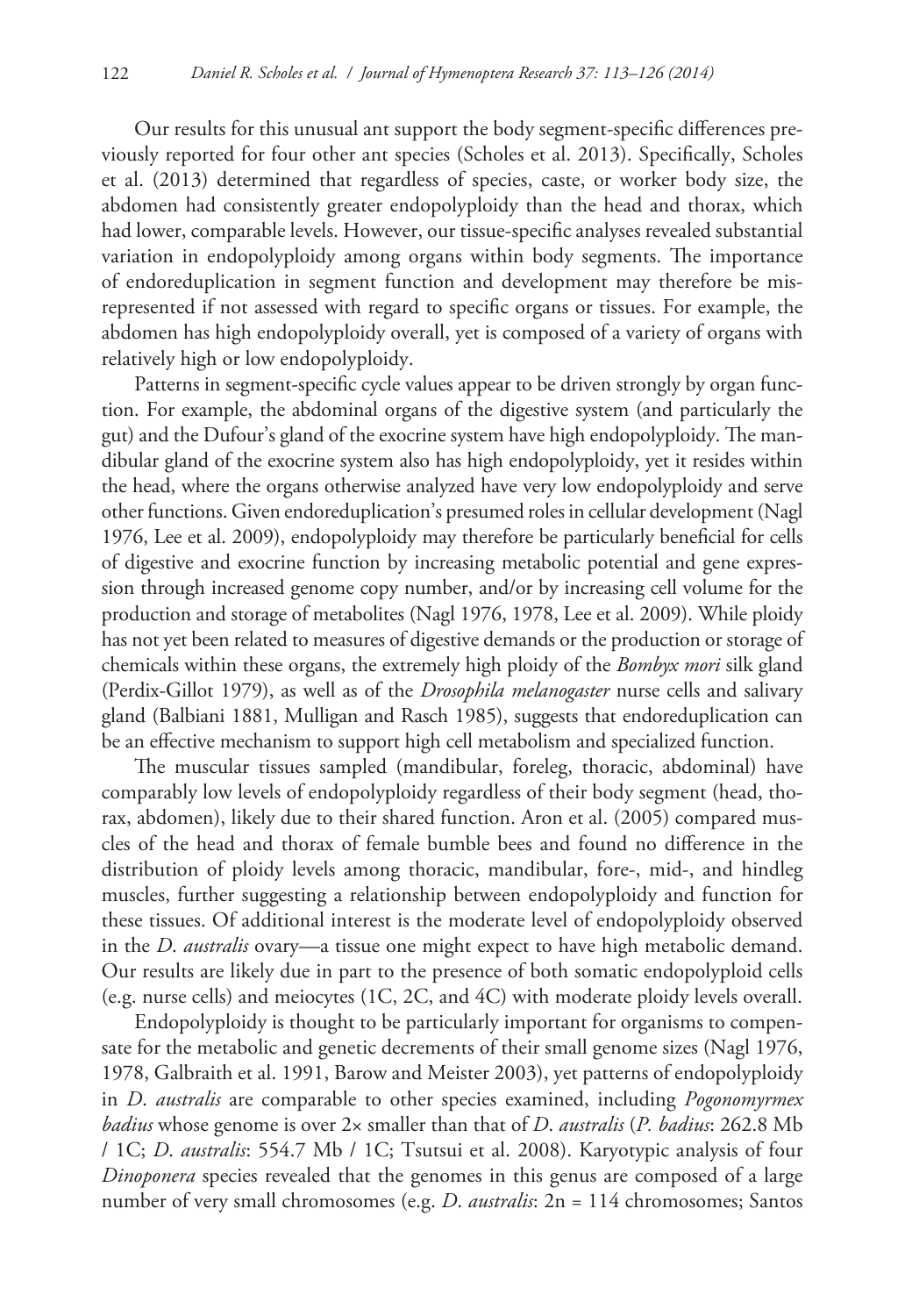et al. 2012), such that the highest ploidy level observed here, 64C, represents 3648 nuclear chromosomes per cell. The discrepancy between the expected and observed relative rates of endoreduplication given the genome size of *D*. *australis* may therefore suggest that genome organization (i.e. chromosome number and size), in addition to genome size, influences the rate of endoreduplication.

Endopolyploidy is hypothesized to impact cells through associated nucleotypic effects, which are not based on the cell's genotype, and/or genetic effects including genome or gene pathway up-regulation (Bennett 1972, 1982, Nagl 1976, 1978). Endoreduplication may thus promote cell differentiation and specialization in two integrated ways: 1) nucleotypic effects, such as increased cell size, can provide the necessary cell volume, improved transportation efficiency, and other beneficial effects that support cell differentiation generally, while 2) differences among cells in the continuation of endoreduplication beyond this level induce differential gene expression that supports the cell's functional fate through specific impacts on metabolism, chemical production, and/or other processes. Certainly more research is necessary to determine the impact of the organ-specific endoreduplication reported here. For example, the use of whole transcriptome sequencing would allow the examination of gene expression across organs or tissues of interest and help relate endopolyploidy to the functions of specific gene pathways.

## **Acknowledgements**

We thank Bill Wills for help with colony collection, Fred Larabee for help with colony maintenance, and Amy Gervais for help with flow cytometry. For permission to collect and export *Dinoponera australis*, we thank the Administración de Parques Nacionales de Argentina (specifically Parque Nacional Iguazú), Paula Cichero, Karina Schiaffino, Silvia Fabri, and CIES. The ants were imported under USDA APHIS permit number P526P-10-01369. This research was supported by grants from the National Science Foundation (DEB 1020979 to AVS and DEB 1146085 to KNP).

## **References**

- Aron S, de Menten L, Van Bockstaele DR, Blank SM, Roisin Y (2005) When hymenopteran males reinvented diploidy. Current Biology 15: 824–827. [doi: 10.1016/j.cub.2005.03.017](http://dx.doi.org/10.1016/j.cub.2005.03.017)
- Balbiani EG (1881) Sur la structure du noyau des cellules salivaires chez les larves de Chironomus. Zoologischer Anzeilger 4: 637–641.
- Barlow PW (1978) Endopolyploidy: towards an understanding of its biological significance. Acta Biotheoretica 27: 1–18. [doi: 10.1007/BF00048400](http://dx.doi.org/10.1007/BF00048400)
- Barow M, Meister A (2003) Endopolyploidy in seed plants is differentially correlated to systematics, organ, life strategy, and genome size. Plant, Cell & Environment 26: 571–584. [doi: 10.1046/j.1365-3040.2003.00988.x](http://dx.doi.org/10.1046/j.1365-3040.2003.00988.x)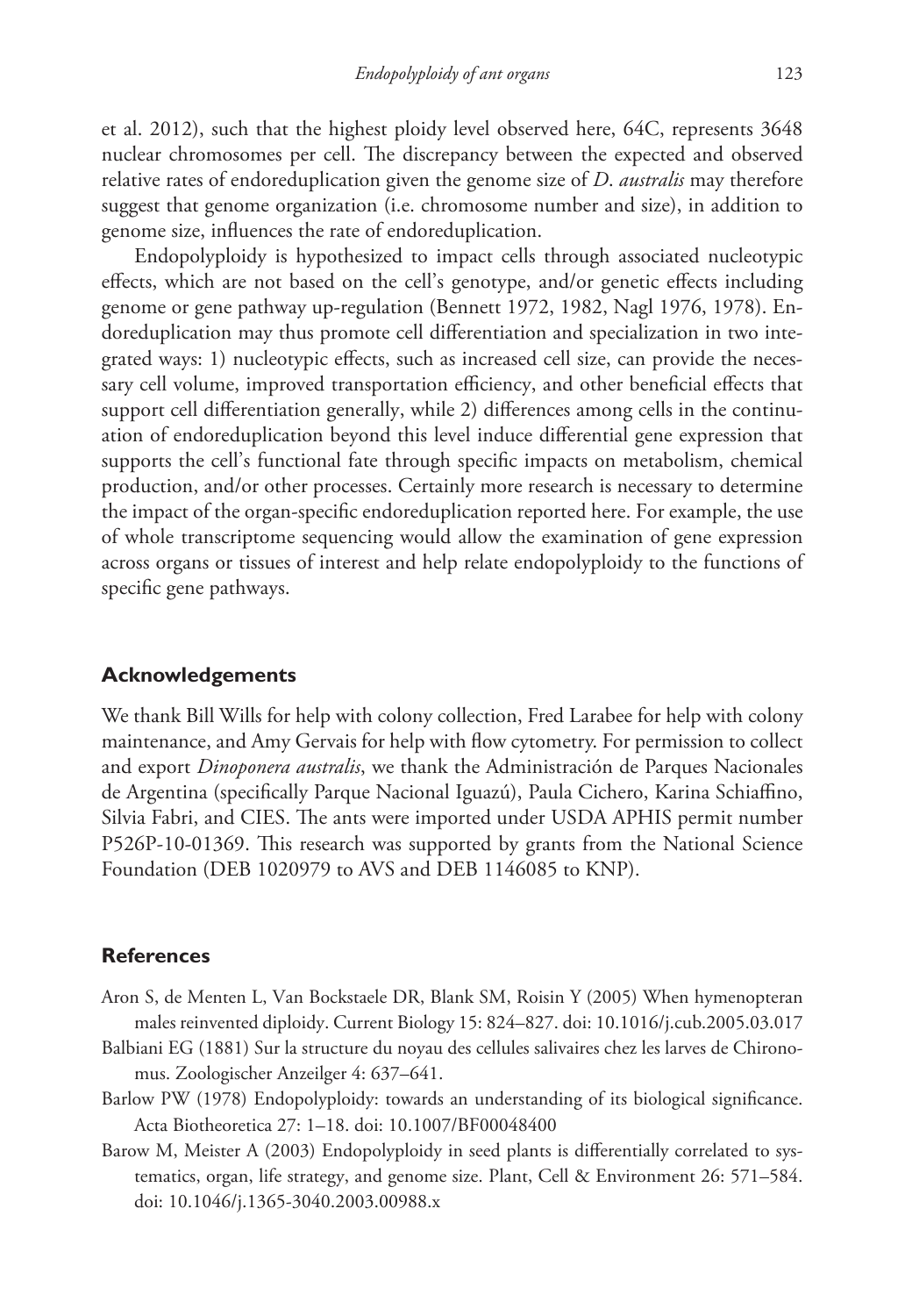- Bennett MD (1972) Nuclear DNA content and minimum generation time in herbaceous plants. Proceedings of the Royal Society of London B 181: 109–135. [doi: 10.1098/](http://dx.doi.org/10.1098/rspb.1972.0042) [rspb.1972.0042](http://dx.doi.org/10.1098/rspb.1972.0042)
- Bennett MD (1982) Nucleotypic basis of the spatial ordering of chromosomes in eukaryotes and the implications of the order for genome evolution and phenotypic variation. In: Brandham PE, Bennett MD (Eds) Genome Evolution. G. Allen and Unwin (London), 239–261.
- Britton JS, Edgar BA (1998) Environmental control of the cell cycle in *Drosophila*: nutrition activates mitotic and endoreplicative cells by distinct mechanisms. Development 125: 2149–2158.
- Cavalier-Smith T (1985) Cell volume and the evolution of eukaryotic genome size. In: Cavalier-Smith T (Ed) The Evolution of Genome Size. John Wiley & Sons (New York), 105–184.
- Engelen-Eigles G, Jones RJ, Phillips RL (2001) DNA endoreduplication in maize endosperm cells is reduced by high temperature during the mitotic phase. Crop Science 41: 1114–1121. [doi: 10.2135/cropsci2001.4141114x](http://dx.doi.org/10.2135/cropsci2001.4141114x)
- Fusconi A, Repetto O, Bona E, Massa N, Gallo C, Dumas-Gaudot E, Berta G (2006) Effects of cadmium on meristem activity and nucleus ploidy in roots of *Pisum sativum* L. cv. Frisson seedlings. Environmental and Experimental Botany 58: 253–260. [doi: 10.1016/j.](http://dx.doi.org/10.1016/j.envexpbot.2005.09.008) [envexpbot.2005.09.008](http://dx.doi.org/10.1016/j.envexpbot.2005.09.008)
- Galbraith DW, Harkins KR, Knapp S (1991) Systemic endopolyploidy in *Arabidopsis thaliana*. Plant Physiology 96: 985–989. [doi: 10.1104/pp.96.3.985](http://dx.doi.org/10.1104/pp.96.3.985)
- Galbraith DW, Harkins KR, Maddox JM, Ayres NM, Sharma DP, Firoozabady E (1983) Rapid flow cytometric analysis of the cell cycle in intact plant tissues. Science 220: 1049–1051. [doi: 10.1126/science.220.4601.1049](http://dx.doi.org/10.1126/science.220.4601.1049)
- Galitski T, Saldanha AJ, Styles CA, Lander ES, Fink GR (1999) Ploidy regulation of gene expression. Science 285: 251–254. [doi: 10.1126/science.285.5425.251](http://dx.doi.org/10.1126/science.285.5425.251)
- Gregory TR, Hebert PDN (1999) The modulation of DNA content: proximate causes and ultimate consequences. Genome Research 9: 317–324. [doi: 10.1101/gr.9.4.317](http://dx.doi.org/10.1101/gr.9.4.317)
- Gronenberg W (2008) Structure and function of ant (Hymenoptera: Formicidae) brains: Strength in numbers. Myrmecological News 11: 25–36.
- Gullan PJ, Cranston PS (2005) The insects: an outline of entomology. Blackwell Malden (Massachusetts).
- Jimenez AG, Kinsey ST, Dillaman RM, Kapraun DF (2010) Nuclear DNA content variation associated with muscle fiber growth in decapod crustaceans. Genome 53: 161–171. [doi:](http://dx.doi.org/10.1139/G09-095) [10.1139/G09-095](http://dx.doi.org/10.1139/G09-095)
- Johnson SR, Copello JA, Evans MS, Suarez AV (2010) A biochemical characterization of the major peptides from the venom of the giant neotropical hunting ant *Dinoponera australis*. Toxicon 55: 702–710. [doi: 10.1016/j.toxicon.2009.10.021](http://dx.doi.org/10.1016/j.toxicon.2009.10.021)
- Johnston JS, Ross LD, Beani L, Hughes DP, Kathirithamby J (2004) Tiny genomes and endoreduplication in Strepsiptera. Insect Molecular Biology 13: 581–585. [doi: 10.1111/j.0962-](http://dx.doi.org/10.1111/j.0962-1075.2004.00514.x) [1075.2004.00514.x](http://dx.doi.org/10.1111/j.0962-1075.2004.00514.x)
- Johnston JS, Schoener M, McMahon DP (2013) DNA underreplication in the majority of nuclei in the *Drosophila melanogaster* thorax: evidence from Suur and flow cytometry. Journal of Molecular Biology Research 2: 47–54. [doi: 10.5539/jmbr.v3n1p47](http://dx.doi.org/10.5539/jmbr.v3n1p47)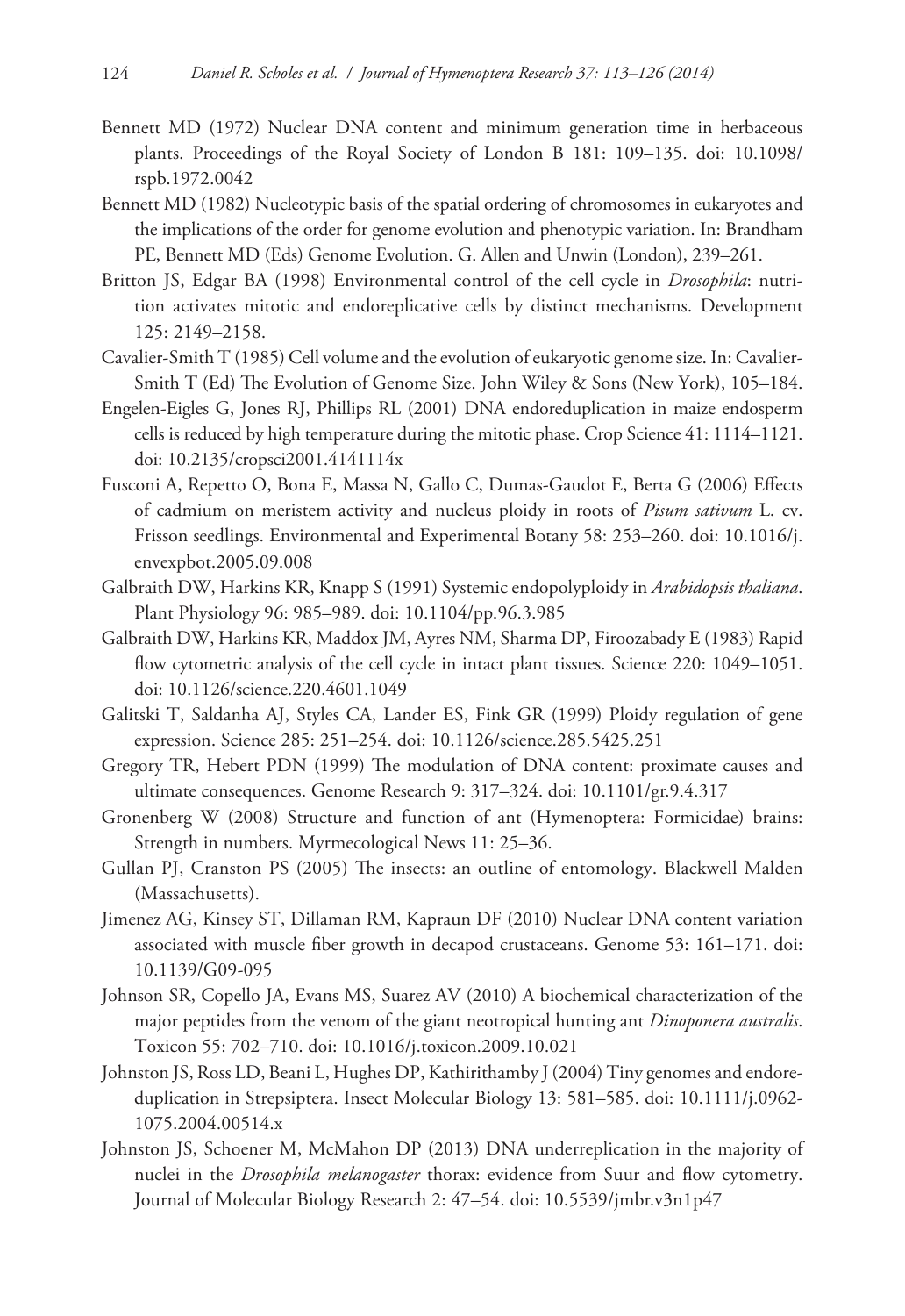Klowden MJ (2007) Physiological systems in insects. Elsevier (Amsterdam).

- Lee HO, Davidson JM, Duronio RJ (2009) Endoreplication: polyploidy with purpose. Genes & Development 23: 2461–2477. [doi: 10.1101/gad.1829209](http://dx.doi.org/10.1101/gad.1829209)
- Lilly MA, Duronio RJ (2005) New insights into cell cycle control from the *Drosophila* endocycle. Oncogene 24: 2765–2775. [doi: 10.1038/sj.onc.1208610](http://dx.doi.org/10.1038/sj.onc.1208610)
- Merriam RW, Ris H (1954) Size and DNA content of nuclei in various tissues of male, female, and worker honeybees. Chromosoma 6: 522–538. [doi: 10.1007/BF01259952](http://dx.doi.org/10.1007/BF01259952)
- Mittwoch U, Kalmus H, Webster WS (1966) Deoxyribonucleic acid values in dividing and non-dividing cells of male and female larvae of the honeybee. Nature 210: 264–266. [doi:](http://dx.doi.org/10.1038/210264a0) [10.1038/210264a0](http://dx.doi.org/10.1038/210264a0)
- Monnin T, Peeters C (1999) Dominance hierarchy and reproductive conflicts among subordinates in a monogynous queenless ant. Behavioral Ecology 10: 323–332. [doi: 10.1093/](http://dx.doi.org/10.1093/beheco/10.3.323) [beheco/10.3.323](http://dx.doi.org/10.1093/beheco/10.3.323)
- Monnin T, Ratnieks FLW, Brandão CRF (2003) Reproductive conflict in animal societies: hierarchy length increases with colony size in queenless ponerine ants. Behavioral Ecology and Sociobiology 54: 71–79. [doi: 10.1007/s00265-003-0600-9](http://dx.doi.org/10.1007/s00265-003-0600-9)
- Monnin T, Ratnieks FLW, Jones GR, Beard R (2002) Pretender punishment induced by chemical signaling in a queenless ant. Nature 419: 61–65. [doi: 10.1038/nature00932](http://dx.doi.org/10.1038/nature00932)
- Mulligan WL, Rasch EM (1985) Determination of DNA content in the nurse and follicle cells from wildtype and mutant *Drosophila melanogaster* by DNA Feulgen cytophotometry. Histochemistry 82: 233–247. [doi: 10.1007/BF00501400](http://dx.doi.org/10.1007/BF00501400)
- Nagl W (1976) DNA endoreduplication and polyteny understood as evolutionary strategies. Nature 261: 614–615. [doi: 10.1038/261614a0](http://dx.doi.org/10.1038/261614a0)
- Nagl W (1978) Endopolyploidy and polyteny in differentiation and evolution. Elsevier/North-Holland Biomedical Press (Amsterdam).
- Nagl W (1982) Cell growth and nuclear DNA increase by endoreduplication and differential DNA replication. Cell Growth 38: 619–651. [doi: 10.1007/978-1-4684-4046-1\\_29](http://dx.doi.org/10.1007/978-1-4684-4046-1_29)
- Oldham NJ, Keegans SJ, Morgan ED, Paiva RVS, Brandão CRF, Schoeters E, Billen JPJ (1994) Mandibular gland contents of a colony of the queenless ponerine ant *Dinoponera australis*. Naturwissenschaften 81: 313–316. [doi: 10.1007/BF01131947](http://dx.doi.org/10.1007/BF01131947)
- Osborn TC, Pires JC, Birchler JA, Auger DL, Chen ZJ, Lee HS, Comai L, Madlung A, Doerge RW, Colot V, Martienssen RA (2003) Understanding mechanisms of novel gene expression in polyploids. Trends in Genetics 19: 141–147. [doi: 10.1016/S0168-9525\(03\)00015-5](http://dx.doi.org/10.1016/S0168-9525(03)00015-5)
- Paiva RVS, Brandão CRF (1995) Nests, worker population, and reproductive status of workers in the giant queenless ponerine ant *Dinoponera roger* (Hymenoptera: Formicidae). Ethology, Ecology & Evolution 7: 297–312. [doi: 10.1080/08927014.1995.9522938](http://dx.doi.org/10.1080/08927014.1995.9522938)
- Perdix-Gillot S (1979) DNA synthesis and endomitosis in the giant nuclei of the silkgland of *Bombyx mori*. Biochemie 61: 171–204. [doi: 10.1016/S0300-9084\(79\)80066-8](http://dx.doi.org/10.1016/S0300-9084(79)80066-8)
- Rasch EM, Cassidy JD, King RC (1975) Estimates of genome size in haploid-diploid species of parasitoid wasps. Journal of Histochemistry & Cytochemistry 24: 317.
- Santos IS, Delabie JHC, Silva JG, Costa MA, Barros LAC, Pompolo SG, Mariano CSF (2012) Karyotype differentiation among four *Dinoponera* (Formicidae: Ponerinae) species. Florida Entomologist 95: 737–742. [doi: 10.1653/024.095.0324](http://dx.doi.org/10.1653/024.095.0324)